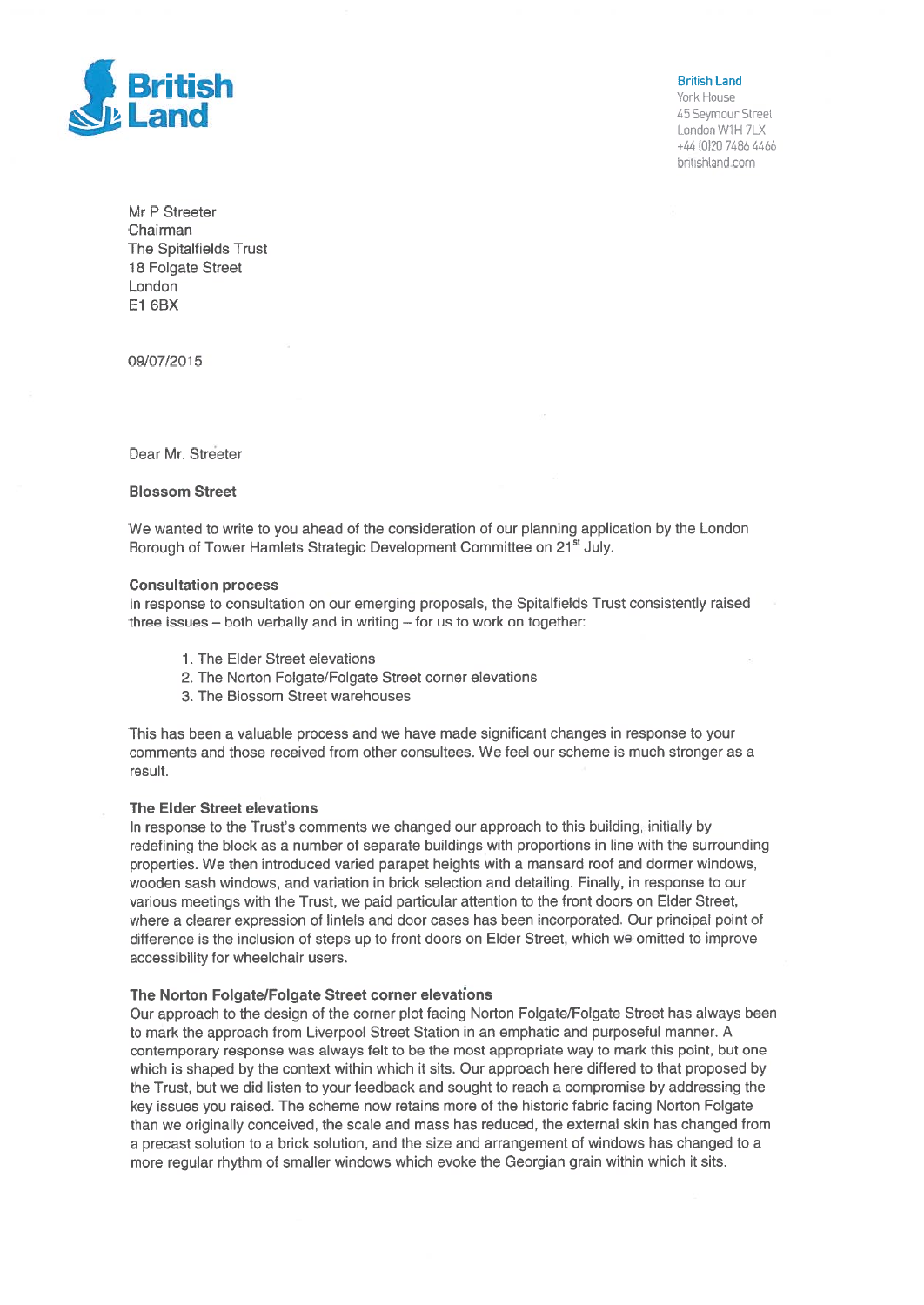

## The Blossom Street warehouses

Since we last met, we have made significant progress on proposals for the retention and re-use of the internal fabric of the Blossom Street warehouses. The internal fabric of these buildings does not have any statutory protection.

Over the last <sup>100</sup> years the warehouses have been <sup>p</sup>hysically altered in <sup>a</sup> number of ways, adapting to the needs of their occupiers. British Land is committed to restoring, refurbishing and reestablishing these historic buildings.

Our retention and re-use strategy for the warehouses goes far beyond any statutory requirements and the commitments set out in the extant planning permission. We are committed to keeping and incorporating within the fabric of the warehouses the wooden joists, cast iron columns, brickwork and tiles. We will re-establish timber floors and ceilings which have been replaced with concrete, as well as repairing the historic parape<sup>t</sup> line. Furthermore, we have propose<sup>d</sup> <sup>a</sup> <sup>p</sup>lanning condition which commits us to this.

We hope you agree that these are positive moves, which will enhance the historic character of the Conservation Area. We will continue to explore ways to maximise the retention and re-use of the original warehouse fabric during the detailed design stage and would be happy to share this work with you.

# Recent criticism of Blossom Street

We have written to you following the submission of the <sup>p</sup>lanning application, but have had no response to our invitations to discuss the issues you identified previously.

Instead you have sought to characterise the scheme publicly with reference to 'glass and steel offices', 'corporate <sup>p</sup>lazas' and 'big corporate occupiers'. This is manifestly untrue and it is disappointing that you have chosen to misrepresent our <sup>p</sup>lans in this way, despite the time we have spen<sup>t</sup> consulting and amending the design in line with many of your comments.

## Our latest proposals

Our vision for the site is to deliver what the Trust has consistently said this area needs - space for small businesses, contextual architecture, intimate courtyards, independent operators and the carefully considered restoration and retention of historic streets and buildings.

Our proposals will provide space for 2,650 jobs; new housing, including 30% affordable housing; active groun<sup>d</sup> floor uses; and <sup>a</sup> commitment to promoting local employment, training and skills that will make <sup>a</sup> very real difference to the lives of young people in the Borough.

We have chosen <sup>a</sup> design team combining four architects, with <sup>a</sup> track record in designing contextual buildings and which respon<sup>d</sup> sensitively to local character. Their designs have been informed by advice from leading heritage experts and welcomed by the independent Commission for Architecture and the Built Environment (CABE), which concluded that: 'we find much to admire in the scheme and commend the careful analysis of the historic context and the sensitive response to the character of the Elder Street Conservation Area. The height and mass of the new buildings are appropriate for this location and achieve <sup>a</sup> successful transition from the tall towers of the City to the small-scale fabric of Spitalfields. The intense collaboration between different design teams has resulted in a contemporary intervention that successfully builds upon the heritage of this prominent par<sup>t</sup> of London'

We continue to offer an open forum for you to talk to us and would be happy to meet at any point to discuss our proposals with you further.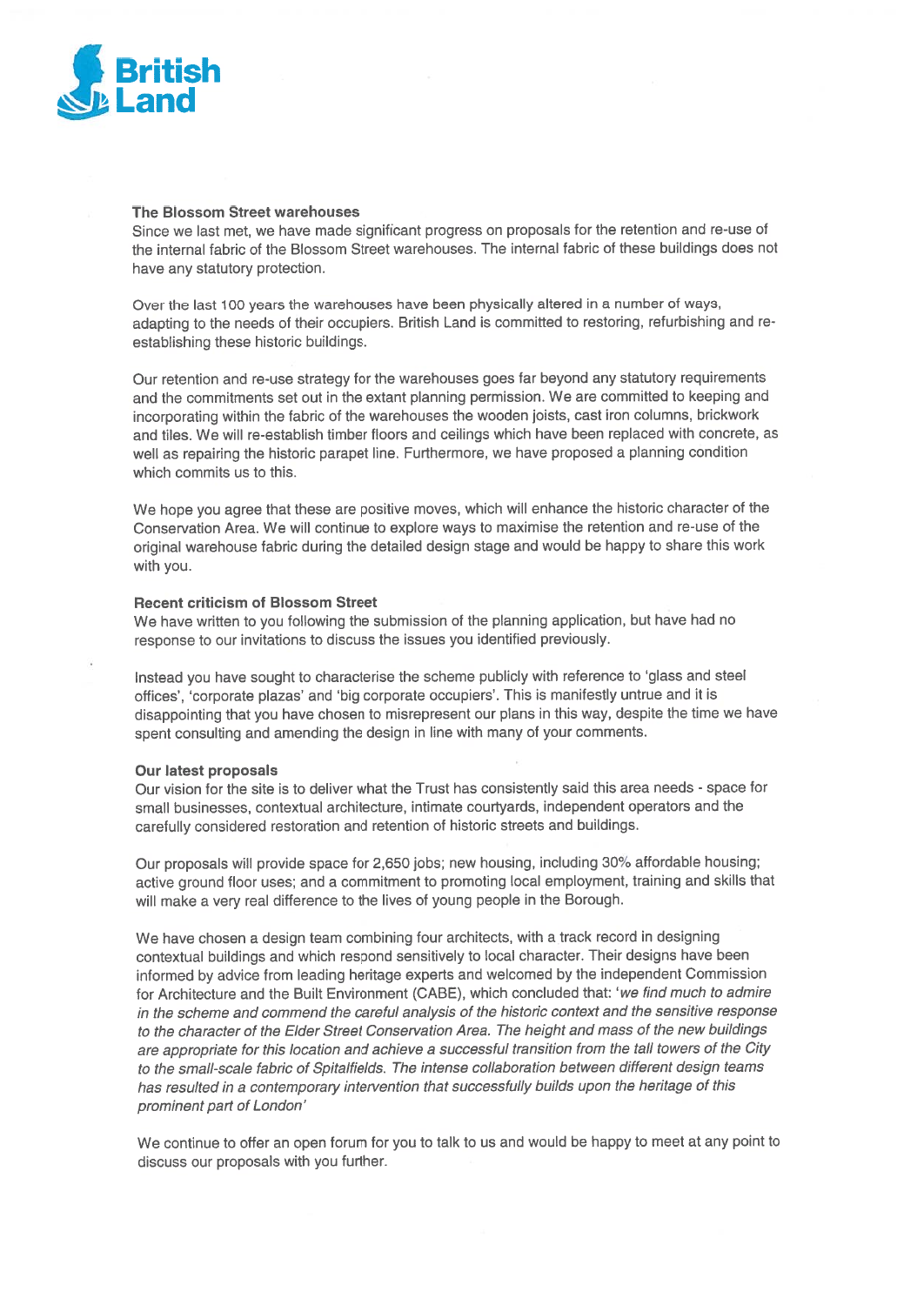

# Next steps

We will be hosting an opportunity for local people to meet us to discuss the scheme, ahead of the Strategic Development Committee meeting, in the Garden Room of the Water Poet on Wednesday 15th July and Thursday 16th July between 530pm and 830pm. We hope that you and your fellow committee members are able to attend.

We will be openly publishing this letter and welcome any debate that follows. <sup>A</sup> copy will be provided to everyone who has taken par<sup>t</sup> in the consultation process to date, as well as local residents and businesses.

Yours sincerely

Mah Wenn

Michael Wiseman British Land and on behalf of the Blossom Street Project Team